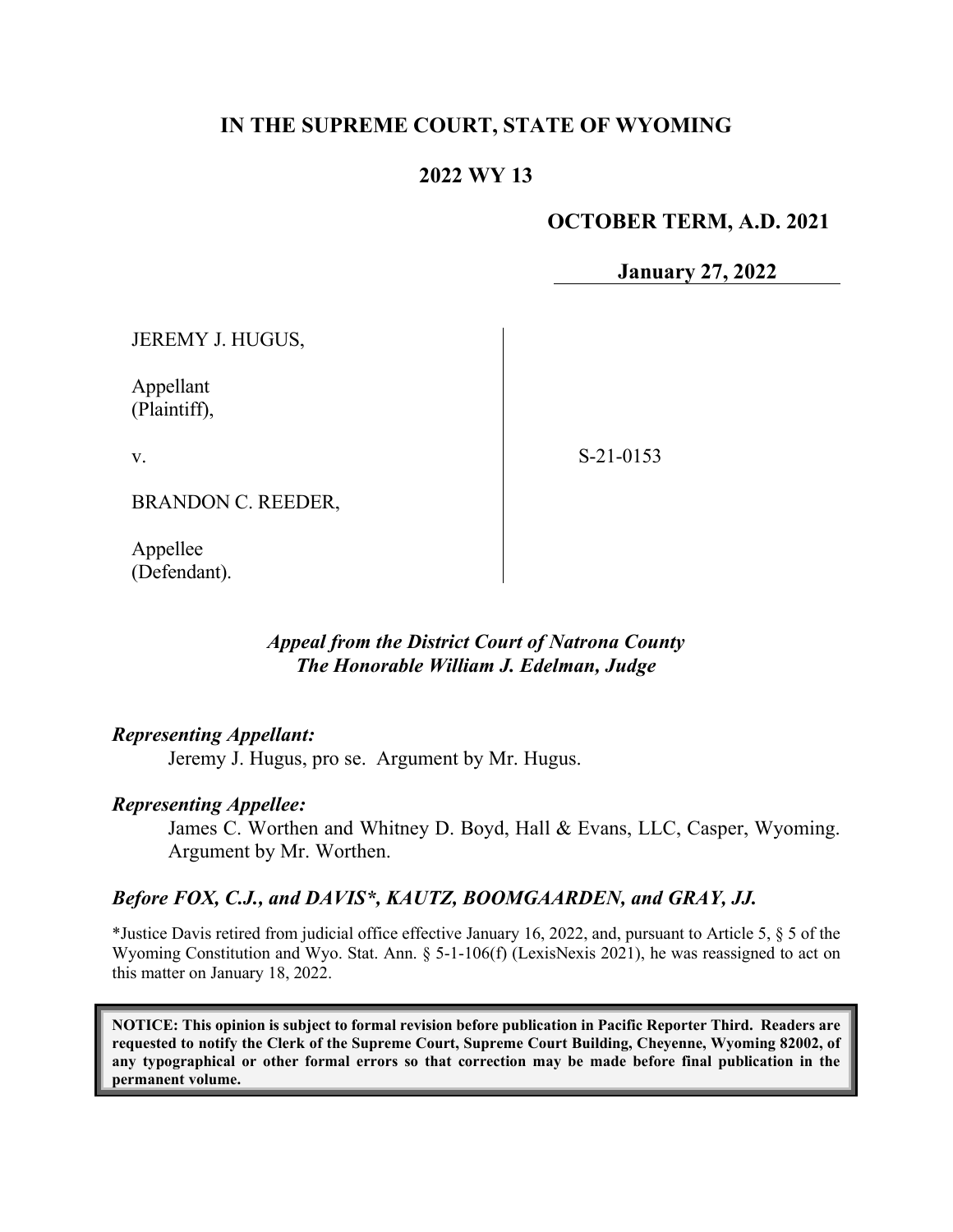### **GRAY, Justice.**

[¶1] Jeremy Hugus filed suit against Brandon Reeder on the last day of the applicable statute of limitations seeking damages for injuries incurred in a traffic accident. Mr. Hugus later moved to dismiss the action without prejudice. The circuit court granted the motion on November 4, 2019. On July 22, 2020, Mr. Hugus filed another complaint against Mr. Reeder. The district court dismissed this suit as untimely holding that Wyoming's saving statute, Wyo. Stat. Ann.  $\S 1-3-118$  $\S 1-3-118$  $\S 1-3-118$ , did not apply to a plaintiff's voluntary dismissal of the first action. We reverse.

#### *ISSUE*

[¶2] Mr. Hugus presents one issue:

Did the district court err in holding that Wyo. Stat. Ann. § 1-3- 118 does not apply to a plaintiff's voluntary dismissals?

### *FACTS*

[¶3] On October 20, 2013, Mr. Hugus was a passenger in a vehicle that was "T-boned" by a vehicle driven by Mr. Reeder. On October 20, 2017, Mr. Hugus, a Wyoming attorney, filed a pro se negligence complaint claiming he sustained injuries to his upper back, shoulders, and spine. He requested damages including economic damages for bodily injuries and non-economic damages for "loss of enjoyment and quality of life, emotional trauma, mental anguish and distress." Mr. Hugus failed to comply with the circuit court's case management order and failed to produce materials in response to discovery requests. On April 10, 2018, Mr. Reeder filed a motion to compel discovery and a request for sanctions. After a hearing, the circuit court vacated the trial date and ruled it would not reschedule trial until Mr. Hugus complied with discovery. On August 9, 2019, Mr. Reeder filed a motion to dismiss for lack of prosecution based on Mr. Hugus' failure to take any action on the case since early 2018. On October 11, 2019, the circuit court set a trial date for February 13, 2020. On November 1, 2019, Mr. Hugus filed a motion to dismiss the case without prejudice. This motion was granted on November 4, 2019.

[¶4] On July 22, 2020, Mr. Hugus filed a new complaint. In it he reasserted his original negligence claim and added a new claim for reckless driving. He, for the first time, sought

<span id="page-1-0"></span><sup>1</sup> In many jurisdictions statutes have been enacted which, in varying terms, provide that where an action, timely begun, fails in some manner described in the statute, other than on the merits, another action may be brought within a stated period from the failure of the former action. These statutes are variously designated . . . by such shorthand expressions as "renewal," "extension," or "saving" statutes.

79 A.L.R.2d 1270 (1961).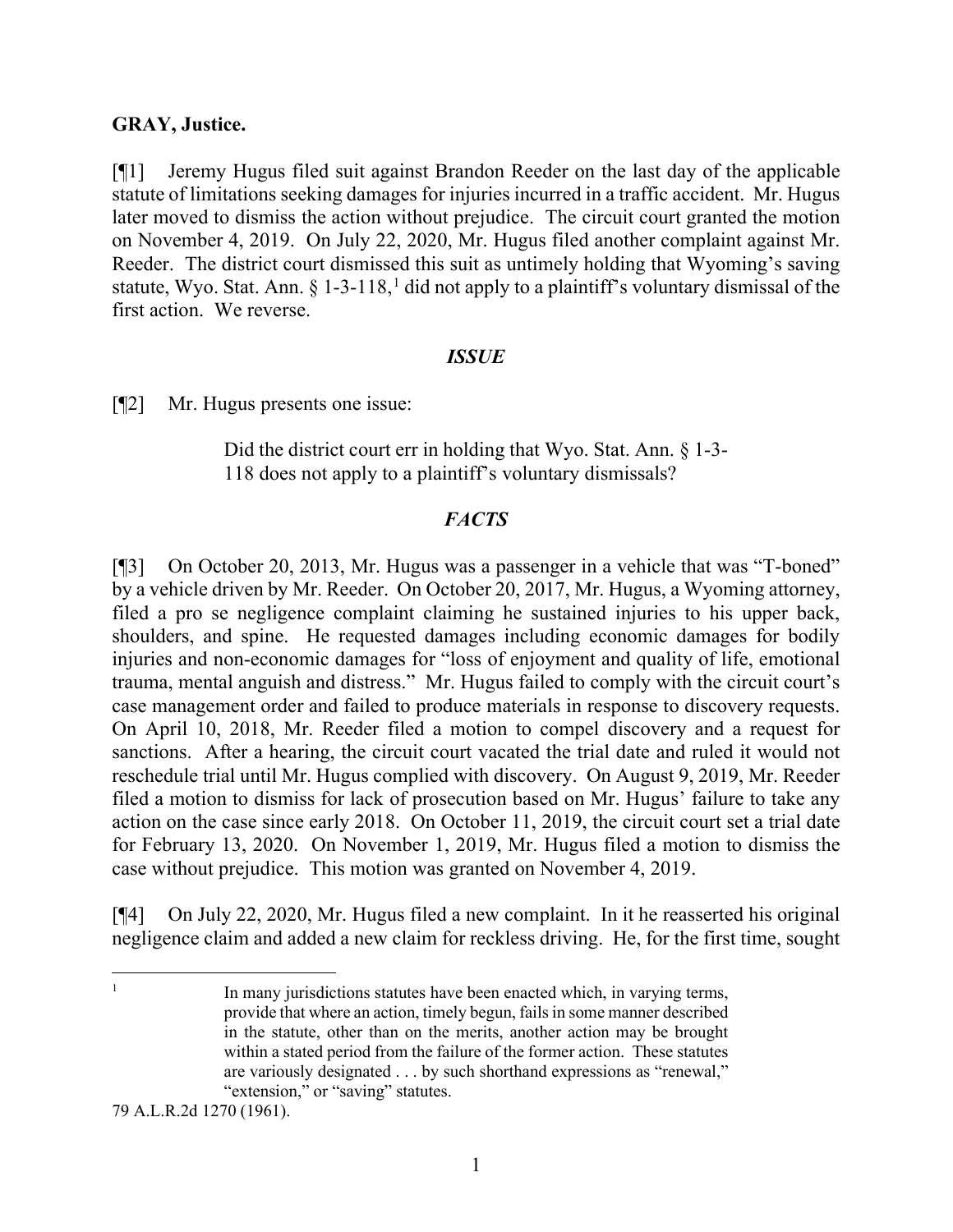punitive damages as well as pre-judgment and post-judgment interest. Mr. Reeder filed a motion to dismiss the new complaint. Both parties argued the application of Wyo. Stat. Ann. § 1-3-118, the saving statute, which provides:

## **Right to commence new action.**

If in an action commenced in due time a judgment for the plaintiff is reversed, or if the plaintiff fails otherwise than upon the merits and the time limited for the commencement of the action has expired at the date of the reversal or failure, the plaintiff, or his representatives if he dies and if the cause of action survives, may commence a new action within one (1) year after the date of the failure or reversal. This provision also applies to any claim asserted in any pleading by a defendant.

Wyo. Stat. Ann. § 1-3-118 (LexisNexis 2021). Mr. Reeder claimed the new action was outside the four-year statute of limitations pursuant to Wyo. Stat. Ann.  $\S 1-3-105(a)(iv)(C)$ , and the claims were not timely under Wyo. Stat. Ann. § 1-3-118. In the alternative, Mr. Reeder argued that, even if the refiled negligence claim was timely under Wyo. Stat. Ann. § 1-3-118, the new liability and damage claims were not. Mr. Hugus responded that Wyo. Stat. Ann. § 1-3-118 applied making his action timely, and the statute's plain language permitted consideration of all his claims.

[¶5] After hearing the parties' arguments, the district court granted Mr. Reeder's motion to dismiss the case, holding that "Wyoming's saving statute was intended to apply only to dismissals initiated by an opposing party or *sua sponte* dismissals; it does not apply to voluntary dismissals. Accordingly, Plaintiff's previous action . . . did not fail otherwise than upon the merits[.]" Mr. Hugus timely appealed.

## *DISCUSSION*

[¶6] Mr. Hugus argues the district court erred in dismissing his case because the unambiguous language of Wyo. Stat. Ann. § 1-3-118 does not limit its application to dismissals initiated by an opposing party or sua sponte dismissals. This is a question of first impression as we have not previously determined whether Wyo. Stat. Ann. § 1-3-118 applies to a voluntary dismissal.

## **A. Standard of Review**

[ $\llbracket$ 7] "Our review of a motion to dismiss, whether under W.R.C.P. 12(b)(6) or 12(b)(1), is de novo." *Allred v. Bebout*, 2018 WY 8, ¶ 29, 409 P.3d 260, 268 (Wyo. 2018). "[W]e employ the same standards and examine the same materials as the district court: we accept the facts alleged in the complaint or petition as true and view them in the light most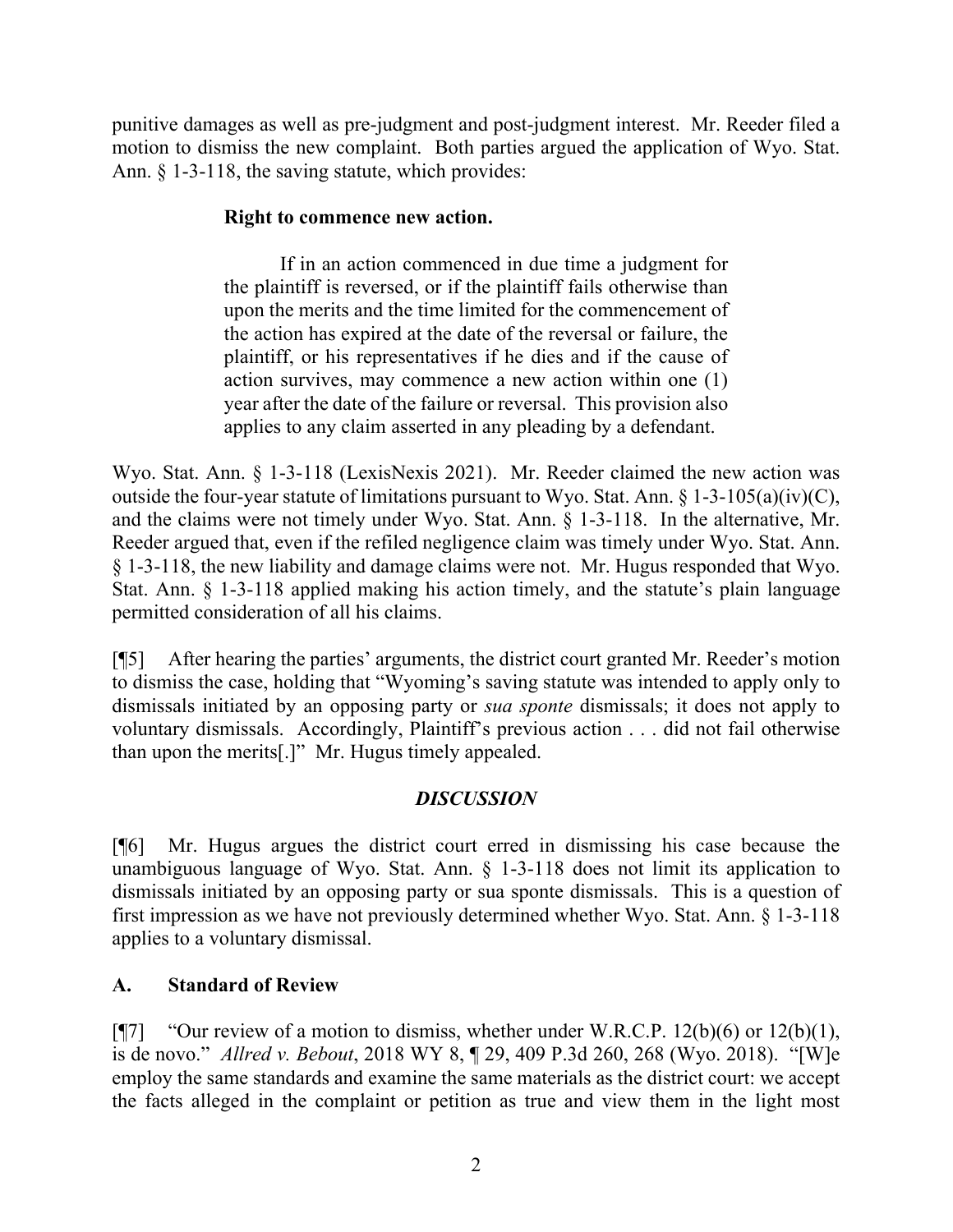favorable to the non-moving party." *Moose Hollow Holdings, LLC v. Teton Cnty. Bd. of Cnty. Comm'rs*, 2017 WY 74, ¶ 20, 396 P.3d 1027, 1033 (Wyo. 2017) (quoting *Guy v. Lampert*, 2015 WY 148, ¶ 12, 362 P.3d 331, 335 (Wyo. 2015)). Dismissal is appropriate only if it is certain on the face of the complaint that the plaintiff cannot assert any facts that create entitlement to relief. *Dowlin v. Dowlin*, 2007 WY 114, ¶ 6, 162 P.3d 1202, 1204 (Wyo. 2007); *Ecosystem Res., L.C. v. Broadbent Land & Res., L.L.C.*, 2007 WY 87, ¶ 8, 158 P.3d 685, 687 (Wyo. 2007); W.R.C.P. 12(b)(6).

## **B. Construction of Wyo. Stat. Ann. § 1-3-118**

[¶8] The applicable rules of statutory construction are:

[F]irst, statutory construction is a matter of law; second, we are seeking legislative intent; third, we construe a statute only if it is ambiguous, with the question of ambiguity being a question of law; and fourth, a "statute is unambiguous if its wording is such that reasonable persons are able to agree as to its meaning with consistency and predictability." *Taylor v. State ex rel. Wyo. Workers' Safety & Comp. Div.*, 2003 WY 83, ¶ 10, 72 P.3d 799, 802 (Wyo. 2003) (quoting *Allied-Signal, Inc. v. Wyo. State Bd. of Equalization*, 813 P.2d 214, 220 (Wyo. 1991)); *see also In re Interest of MN*, 2007 WY 189, ¶ 4, 171 P.3d 1077, 1080 (Wyo. 2007). In addition, "[a] basic tenet of statutory construction is that omission of words from a statute is considered to be an intentional act by the legislature, and this court will not read words into a statute when the legislature has chosen not to include them." *Merrill v. Jansma*, 2004 WY 26, ¶ 29, 86 P.3d 270, 285 (Wyo. 2004); *see also Kennedy Oil v. Dep't of Revenue*, 2008 WY 154, ¶ 14, 205 P.3d 999, 1004 (Wyo. 2008); and *Mathewson v. City of Cheyenne*, 2003 WY 10, ¶ 9, 61 P.3d 1229, 1232–33 (Wyo. 2003). . . .

*Adelizzi v. Stratton*, 2010 WY 148, ¶ 11, 243 P.3d 563, 566 (Wyo. 2010).

[¶9] We first must determine whether Wyo. Stat. Ann. § 1-3-118 is clear or ambiguous. *Wyodak Res. Dev. Corp. v. Wyoming Dep't of Revenue*, 2017 WY 6, ¶ 25, 387 P.3d 725, 732 (Wyo. 2017) (citing *Lance Oil & Gas Co. v. Wyoming Dep't of Revenue*, 2004 WY 156, ¶ 4, 101 P.3d 899, 901 (Wyo. 2004)). "A 'statute is unambiguous if its wording is such that reasonable persons are able to agree as to its meaning with consistence and predictability.'" *Parker Land & Cattle Co. v. Wyoming Game & Fish Comm'n*, 845 P.2d 1040, 1043 (Wyo. 1993) (quoting *Allied-Signal, Inc. v. Wyoming State Bd. of Equalization*, 813 P.2d 214, 220 (Wyo. 1991)). However, "[a] statute is ambiguous if it is vague or uncertain and susceptible to more than one reasonable interpretation." *Wyodak*, ¶ 27, 387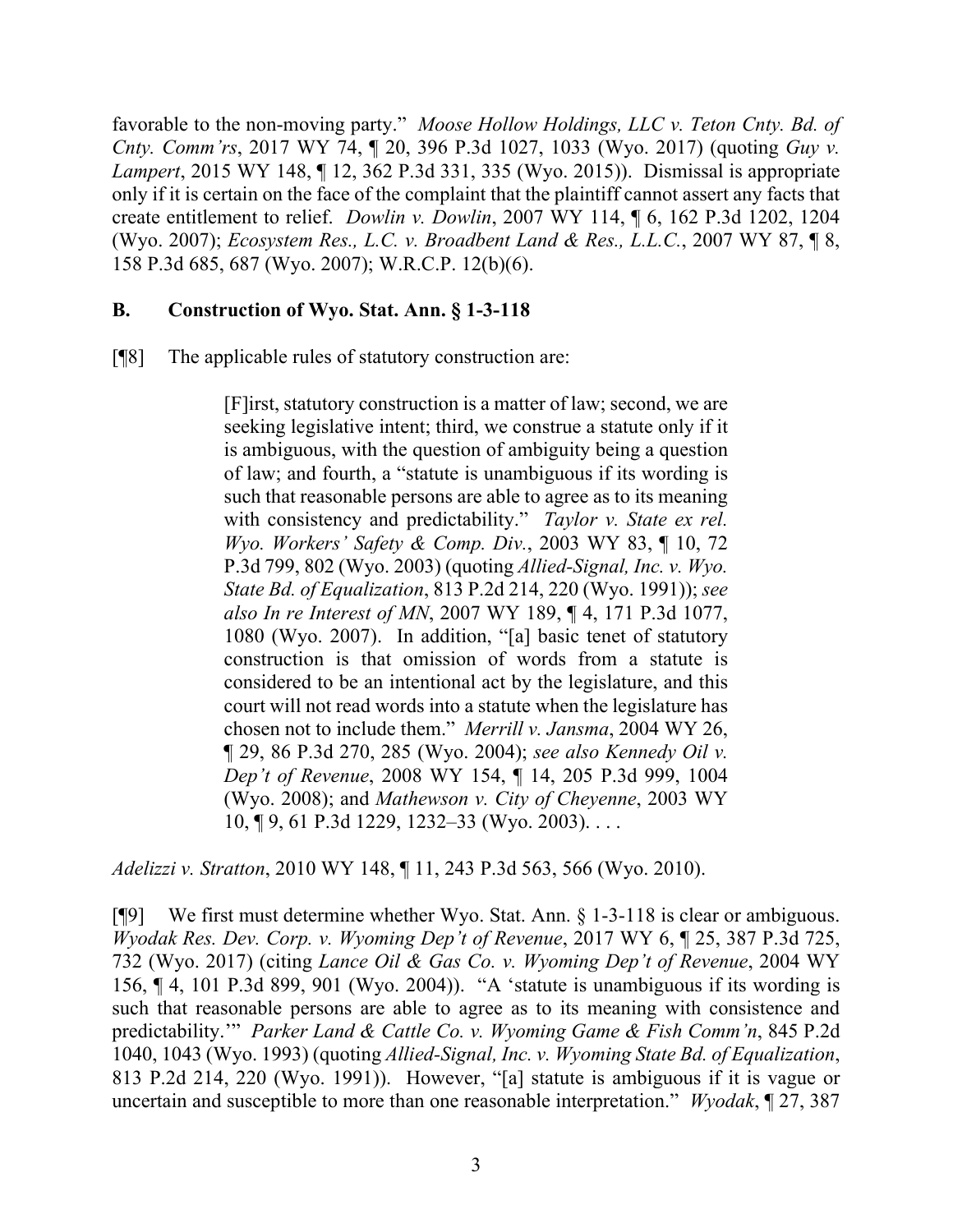P.3d at 732 (citing *RME Petroleum Co. v. Wyoming Dep't of Revenue*, 2007 WY 16, ¶ 25, 150 P.3d 673, 683 (Wyo. 2007)). To discern whether a statute is clear or ambiguous, we examine "the plain and ordinary meaning of the words." *Id.* ¶ 25, 387 P.3d at 732 (quoting *RME*,  $\parallel$  25, 150 P.3d at 683). "If the statutory language is sufficiently clear and unambiguous, the Court simply applies the words according to their ordinary and obvious meaning." *Id.* ¶ 26, 387 P.3d at 732 (quoting *In re CRA*, 2016 WY 24, ¶ 16, 368 P.3d 294, 298 (Wyo. 2016)). Once a statute is determined to be clear and unambiguous, "there is no room for construction, and a court may not look for and impose another meaning." *Adekale v. State*, 2015 WY 30, ¶ 12, 344 P.3d 761, 765 (Wyo. 2015) (citing *Crain v. State*, 2009 WY 128, ¶ 8, 218 P.3d 934, 938 (Wyo. 2009)).

[¶10] As stated above, Wyo. Stat. Ann. § 1-3-118 provides:

## **Right to commence new action.**

If in an action commenced in due time a judgment for the plaintiff is reversed, **or if the plaintiff fails otherwise than upon the merits** and the time limited for the commencement of the action has expired at the date of the reversal or failure, the plaintiff, or his representatives if he dies and if the cause of action survives, may commence a new action within one (1) year after the date of the failure or reversal. This provision also applies to any claim asserted in any pleading by a defendant.

Wyo. Stat. Ann. § 1-3-118 (emphasis added).

[¶11] Mr. Hugus filed his initial lawsuit on the last day of the applicable statute of limitations. By the time his motion for a voluntary dismissal was granted, the statute of limitations had run. He filed this action on July 22, 2020, well outside the statute of limitations but within one year of the November 4, 2019 dismissal of his original action.

[¶12] Mr. Reeder argues a voluntary dismissal, especially in cases where the party who seeks the dismissal after being sanctioned for numerous discovery violations, is not a situation where "the plaintiff fails otherwise than upon the merits." He contends "the Wyoming saving statutes should not be construed as a 'do-over' mechanism which affords lawyers a second chance at litigating a case after repeat [edly] ignoring discovery obligations and court deadlines."

[¶13] We appreciate Mr. Reeder's concerns, but they do not change the language of the statute. As Mr. Reeder notes, some states' saving statutes carve out negligent prosecution of a claim or voluntary dismissal, and in those states the statute does not "save" such actions. *See* Ind. Code Ann. § 34-11-8-1 (negligent prosecution); Iowa Code Ann. § 614.10 (negligent prosecution); N.M. Stat. Ann. § 37-1-14 (negligent prosecution); Mont. Code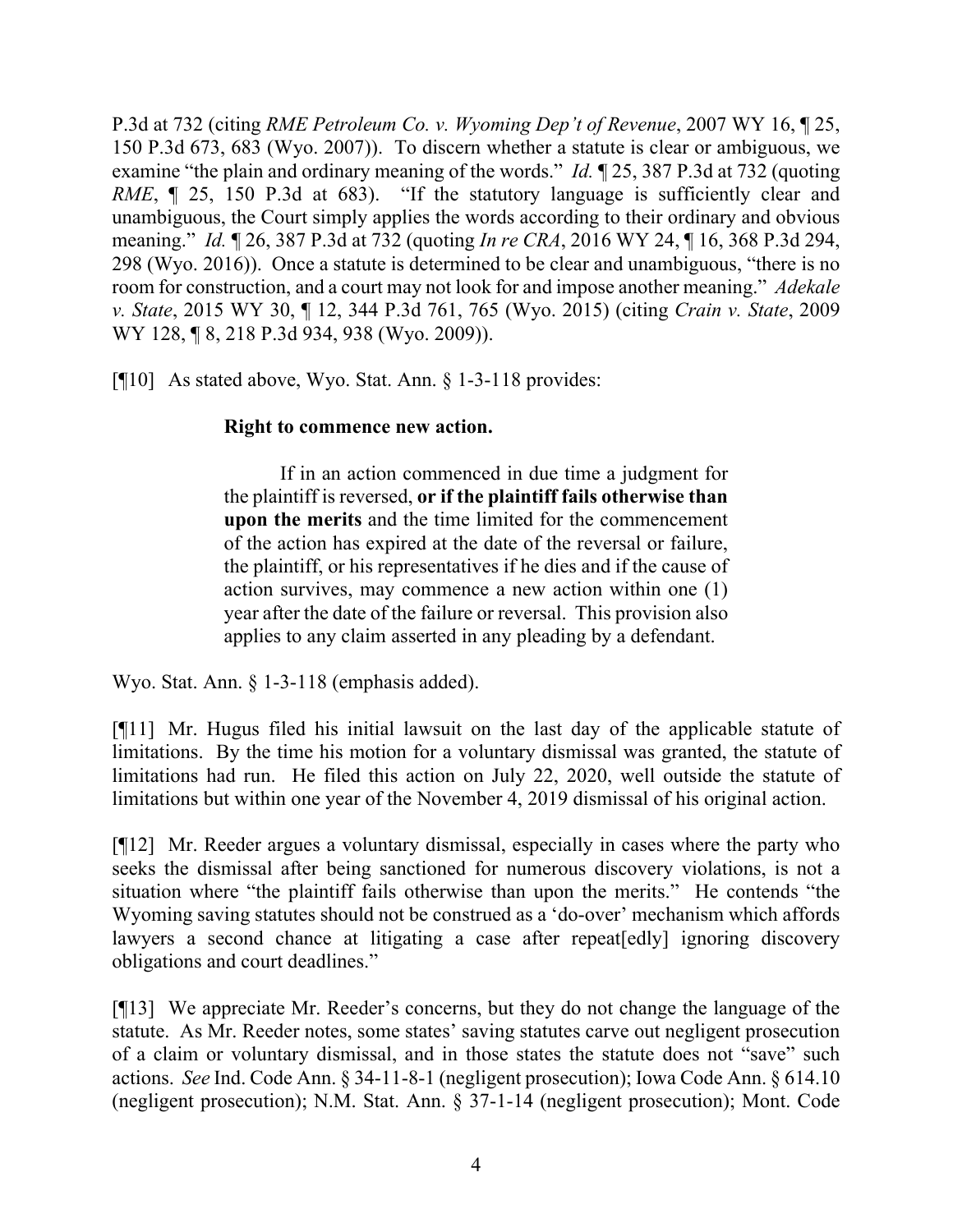Ann. § 27-2-407 (saving statute does not apply to a voluntary dismissal); N.Y. C.P.L.R. § 205(a) (same); Or. Rev. Stat. Ann. § 12.220(1) (same); 42 Pa. Stat. and Cons. Stat. Ann. § 5535(a)(2)(ii) (same); 9 R.I. Gen. Laws Ann. § 9-1-22 (same); W. Va. Code Ann. § 55- 2-18 (same).

[¶14] As Mr. Hugus points out, other states—such as Ohio, Kansas, Utah, and Oklahoma—employ language similar to or the same as that used in the Wyoming statute— "if the plaintiff fails otherwise than upon the merits." Each of these jurisdictions have held the saving statute will be triggered where failure is based on voluntary dismissal. *Frysinger v. Leech*, 512 N.E.2d 337, 342 (Ohio 1987) ("a voluntary dismissal pursuant to Civ.R. 41(A)(1) constitutes failure 'otherwise than upon the merits' within the meaning of the savings statute"); *Taylor v. Int'l Union of Elec., Elec., Salaried, Mach. & Furniture Workers*, 968 P.2d 685, 689 (Kan. Ct. App. 1998) (holding that plaintiff's voluntary dismissal of lawsuit did not constitute failure "upon the merits," meaning that plaintiff could refile lawsuit under K.S.A. 60-518's saving statute); *Luke v. Bennion*, 106 P. 712, 715 (Utah 1908) ("We are therefore of the opinion that the voluntary dismissal of the action in the justice court was a failure of the action otherwise than upon the merits, and within the meaning of section 2893, and that the court erred in holding the action brought in the district court barred by the statute of limitations."); *Bruner v. Sobel*, ¶ 12, 961 P.2d 815, 818 (Okla. 1998) (Suit "was not time-barred because § 100 gave appellant one year from the first suit's dismissal without prejudice to file a new action against her."); *see generally* 79 A.L.R.2d 1290 (1961).

[¶15] Wyo. Stat. Ann. § 1-3-118 is unambiguous. It contains no "carve outs" or exceptions for voluntary dismissals. "A basic tenet of statutory construction is that omission of words from a statute is considered to be an intentional act by the legislature, and this court will not read words into a statute when the legislature has chosen not to include them." *Merrill v. Jansma*, 2004 WY 26, ¶ 29, 86 P.3d 270, 285 (Wyo. 2004) (citing *Mathewson v. City of Cheyenne*, 2003 WY 10, ¶ 9, 61 P.3d 1229, 1233 (Wyo. 2003)). Once a statute is determined to be clear and unambiguous, "there is no room for construction, and a court may not look for and impose another meaning." *Adekale*, ¶ 12, 344 P.3d at 765 (citing *Crain*, ¶ 8, 218 P.3d at 938). We reverse the district court's determination that the statute does not apply to dismissals without prejudice at the request of the plaintiff and reinstate Mr. Hugus' suit.

[¶16] On appeal, Mr. Reeder renews his argument that, even if the saving statute applies, the new claim for reckless driving and the claims for damages requesting pre- and postjudgment interest and punitive damages should be dismissed from the case. The district court did not reach this issue. Generally, "[s]ince a savings statute extends the time to file because the new action is considered a continuation of the former one, the two actions must be substantially the same." 51 Am. Jur. 2d *Limitation of Actions* § 257 (2021).